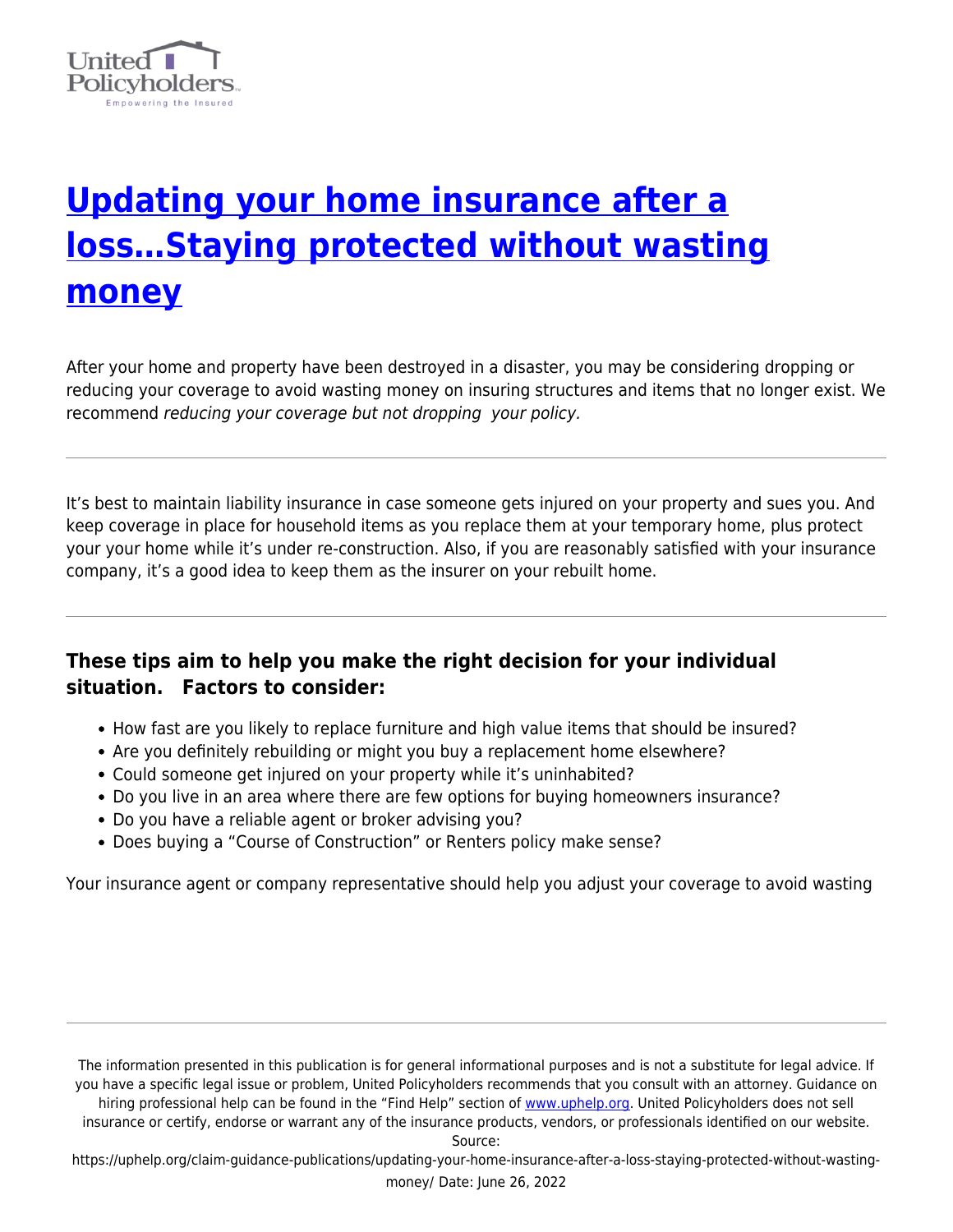

money while keeping important protections in place. They may discourage you from reducing or changing your coverage or they may recommend tailoring your policy to your current situation. The only way to know if their recommendations are in your best interest is to ask good questions and get clear answers before you make changes to your current policy.

Many people are afraid that if they reduce or cancel their coverage after a loss they won't get it back when they need it. That may be a justified fear if you live in an area that's been hit repeatedly by natural disasters. But in most parts of the country, there are plenty of companies that want your business and will be happy to sell you a property insurance policy that fits your current needs.

**"Cancellation"** is when an insurance policy contract is broken in the middle of its original term. Either you or your insurer can cancel under certain conditions. The most common reasons policies get cancelled is for non-payment or a change in conditions (e.g. you no longer own or rent the home). Your insurer can cancel your policy if you've missed one or more premium payments. Each state has rules on when and how your insurer must notify you (and your mortgage company) before cancelling your policy. A cancellation can be deemed invalid if the insurer did not give proper notice.

 **"Non-renewal"** is when your insurance company tells you they won't be renewing your coverage when the current policy expires. In most states, your insurer is free to non-renew you with or without cause. Some states require insurers to explain why they're non-renewing you. To find out what the laws are in your state, start by checking with the agency that oversees ("regulates") insurance companies. To find that agency, visit **[State by State Assistance](https://uphelp.org/recovery/state-by-state-help/)**.

# **Here are frequently asked questions about insuring your home after a loss:**

# **Q: What do I do if my new house isn't completed when my policy comes up for renewal?**

A: Contact your insurer to discuss what insurance protection you need for the construction site and your temporary residence.

# **Q: What if my insurer decides to drop me/non-renew coverage, even though my replacement home has not been completed? I'm afraid that no one is going to insure a half-built home.**

The information presented in this publication is for general informational purposes and is not a substitute for legal advice. If you have a specific legal issue or problem, United Policyholders recommends that you consult with an attorney. Guidance on hiring professional help can be found in the "Find Help" section of [www.uphelp.org.](http://www.uphelp.org/) United Policyholders does not sell insurance or certify, endorse or warrant any of the insurance products, vendors, or professionals identified on our website.

Source:

https://uphelp.org/claim-guidance-publications/updating-your-home-insurance-after-a-loss-staying-protected-without-wastingmoney/ Date: June 26, 2022